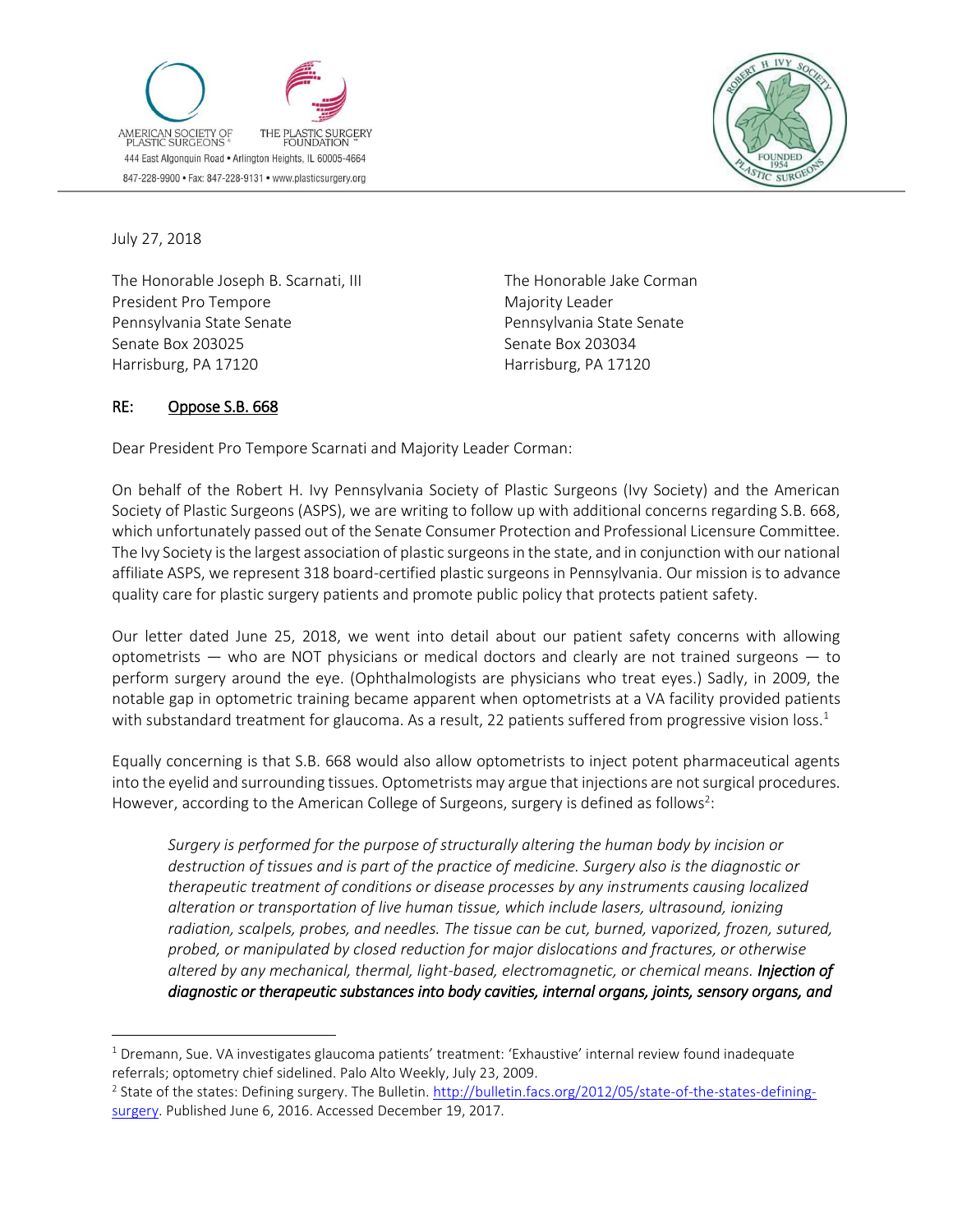*the central nervous system is also considered to be surgery (this does not include administration by nursing personnel of some injections, such as subcutaneous, intramuscular, and intravenous when ordered by a physician). All of these surgical procedures are invasive, including those that are performed with lasers, and the risks of any surgical intervention are not eliminated by using a light knife or laser in place of a metal knife or scalpel. Patient safety and quality of care are paramount, and the College therefore believes that patients should be assured that individuals who perform these types of surgery are licensed physicians (defined as doctors of medicine or osteopathy) who meet appropriate professional standards.*

There are serious patient risks involved with allowing these injections into the optometric scope of practice given the fact that optometrists lack clinical training to perform surgery. For example, a surgical error of just a few millimeters can result in a punctured eyeball with resulting catastrophic vision loss. Such errors could also result in a perforated blood vessel, which connects to the back of the eye and can cause immediate and permanent vision loss. Another severe risk is misdiagnosing a cancerous lesion as benign, and then improperly injecting it, which can result in the spread of cancer.

While some injections are intended for cosmetic use, the risk of surgical error listed above still exists. In terms of cosmetic injections, ASPS's policy statement on the administration of botulinum toxin neuromodulators – enclosed for your review – goes into great detail on the background of the development of injecting botulinum toxins and other similar therapies. It took over 30 years of research and development to derive clinical uses of botulinum toxins to treat serious medical conditions, such as cervical dystonias, cranial nerve VII disorders, benign essential blepharospasm, general spasticity, strabismus, migraine headaches, hyperhidrosis, vocal cord dysfunction, anal fissures, urinary incontinence, bruxism, vasospastic disorders of the hand, and other conditions. Botulinum toxins are now an established component of facial rejuvenation.

These injections are not "minor" procedures, but rather are surgical and carry serious consequences. In order to ensure patient safety, it takes a deeper understanding of the clinical uses and corresponding dangers of injecting botulinum toxins, dermal fillers, and other similar injectable therapies. This understanding is developed through a core medical and surgical education – which ophthalmologists and plastic surgeons attain – followed by seven to ten years of training (and thus 12-15 years of education). Board-certified plastic surgeons must: (1) earn a medical degree; (2) complete three to six years of full-time experience in a residency training program accredited by the Accreditation Council for Graduate Medical Education (ACGME); and (3) the last three years of training must be completed in the same program. Boardcertified ophthalmologists must undergo a similar extensive training regimen in order to perform surgical procedures.

On the other hand, not all optometry schools even require a bachelor's degree and thus optometrists may have only 4-5 years of education. Expertise in managing these types of serious complications cannot be obtained by going to optometry school, as the optometric training curriculum does not provide the sufficient training to perform these injections safely, or through an "add-on" weekend training course. Neither of these options provide the medical expertise to determine whether injected medication is even the proper treatment for medical conditions or whether the patients is a candidate for injectable surgical procedures.

ASPS members are all too familiar with the nightmarish stories of patients who fall victim to undertrained individuals who perform procedures that fall squarely outside of their scope of practice. For example, a patient named Carol went to a provider for a common cosmetic procedure – the kind that thousands of